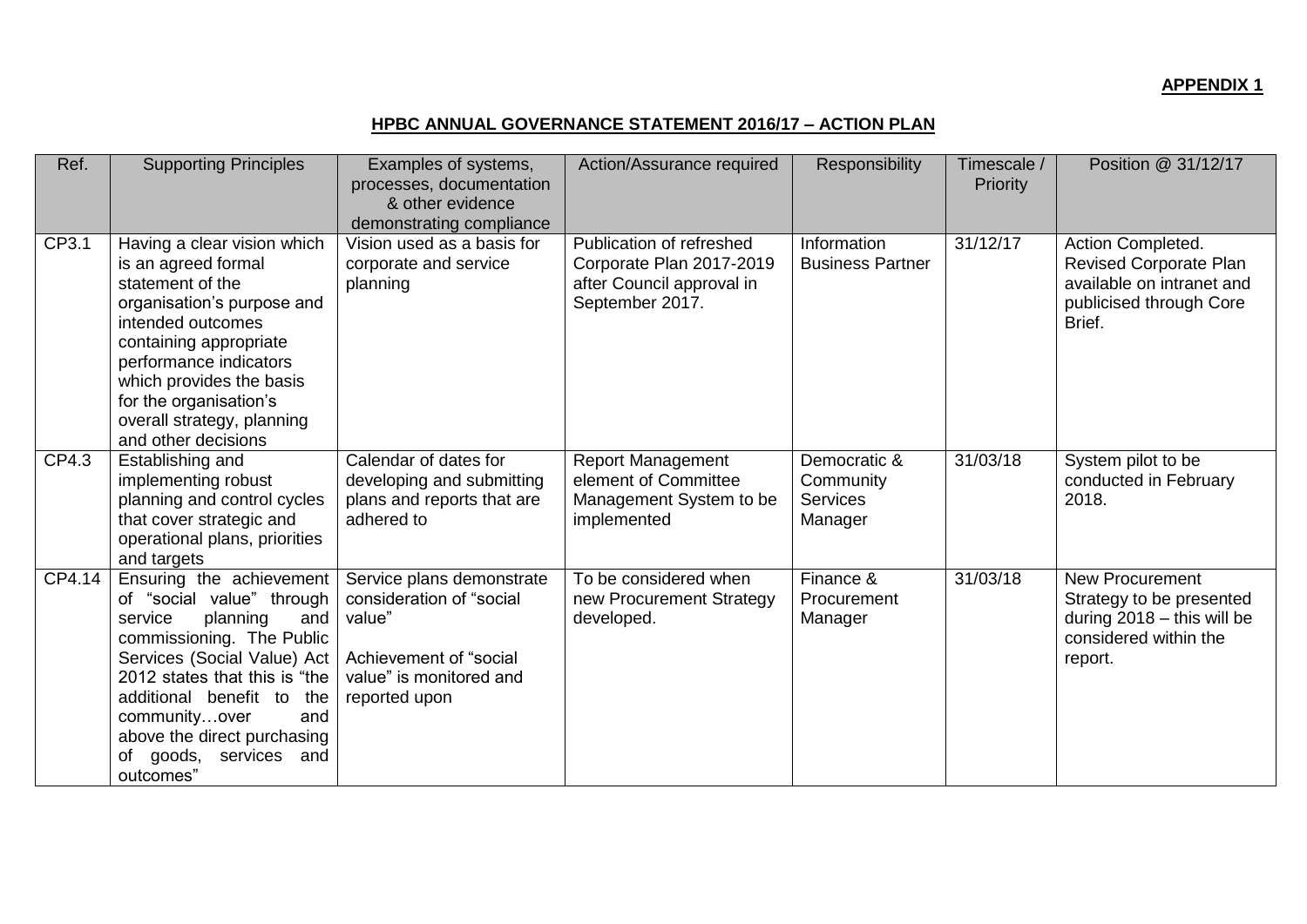| Ref.   | <b>Supporting Principles</b>                                                                                                                                                   | Examples of systems,<br>processes, documentation<br>& other evidence<br>demonstrating compliance                                                                                                                    | Action/Assurance required                                                                                                                                                                | Responsibility                                          | Timescale /<br>Priority | Position @ 31/12/17                                                                                                                                                                                                                                                                                             |
|--------|--------------------------------------------------------------------------------------------------------------------------------------------------------------------------------|---------------------------------------------------------------------------------------------------------------------------------------------------------------------------------------------------------------------|------------------------------------------------------------------------------------------------------------------------------------------------------------------------------------------|---------------------------------------------------------|-------------------------|-----------------------------------------------------------------------------------------------------------------------------------------------------------------------------------------------------------------------------------------------------------------------------------------------------------------|
| CP5.6  | Publishing a statement that<br>specifies the types of<br>decisions that are<br>delegated and those<br>reserved for the collective<br>decision making of the<br>governing body. | Scheme<br>of<br>delegation<br>reviewed at least annually<br>in the light of legal and<br>organisational changes.<br>Standing<br>orders<br>and<br>financial regulations which<br>are reviewed on a regular<br>basis. | Officer delegations to be<br>reviewed                                                                                                                                                    | Democratic &<br>Community<br><b>Services</b><br>Manager | 31/03/18                | Revised<br>delegations<br>being drafted.                                                                                                                                                                                                                                                                        |
| CP6.2  | Implementing robust and<br>integral risk management<br>arrangements and ensuring<br>that they are working<br>effectively.                                                      | Risk management<br>strategy/policy formally<br>approved and adopted and<br>reviewed and updated on a<br>regular basis.                                                                                              | Review in Feb 2019                                                                                                                                                                       | Information<br><b>Business Partner</b>                  | 31/03/19                | Timetable<br>remains<br>as<br>quoted.                                                                                                                                                                                                                                                                           |
| CP6.10 | Evaluating and monitoring<br>the authority's risk<br>management and internal<br>control on a regular basis                                                                     | Risk management<br>strategy/policy has been<br>formally approved and<br>adopted and is reviewed<br>and updated on a regular<br>basis                                                                                | Review in Feb 2019                                                                                                                                                                       | Information<br><b>Business Partner</b>                  | 31/03/19                | Timetable<br>remains<br>as<br>quoted.                                                                                                                                                                                                                                                                           |
| CP6.11 | Ensuring effective counter<br>fraud ad anti-corruption<br>arrangements are in place                                                                                            | Compliance with the Code<br>of Practice on Managing<br>the Risk of Fraud and<br>Corruption (CIPFA 2014)                                                                                                             | Develop approach to<br>identifying and managing<br>corporate fraud risk.                                                                                                                 | Audit Manager                                           | 31/03/18                | Relevant Policies in place,<br>further work ongoing.                                                                                                                                                                                                                                                            |
|        | Significant governance<br>issues identified in 2016/17<br><b>Annual Governance</b><br>Statement.                                                                               | The implications of the<br>central government reforms<br>of housing finance.                                                                                                                                        | The Housing Revenue<br><b>Account Business Plan</b><br>Working Group has<br>established a programme<br>of work which will ensure a<br>balanced Housing Revenue<br>Account business plan. | Executive<br><b>Director</b><br>(Transformation)        | 31/03/18                | The HRA Business Plan<br>Working<br>has<br>Group<br>continued<br>to implement<br>the programme of work<br>and has made progress in<br>reducing the deficit on the<br>HRA. The stock condition<br>survey has recently been<br>completed and the results<br>of this will be used to<br>refocus the Business Plan. |
| Ref.   | <b>Supporting Principles</b>                                                                                                                                                   | Examples of systems,                                                                                                                                                                                                | Action/Assurance required                                                                                                                                                                | Responsibility                                          | Timescale /             | Position @ 31/12/17                                                                                                                                                                                                                                                                                             |